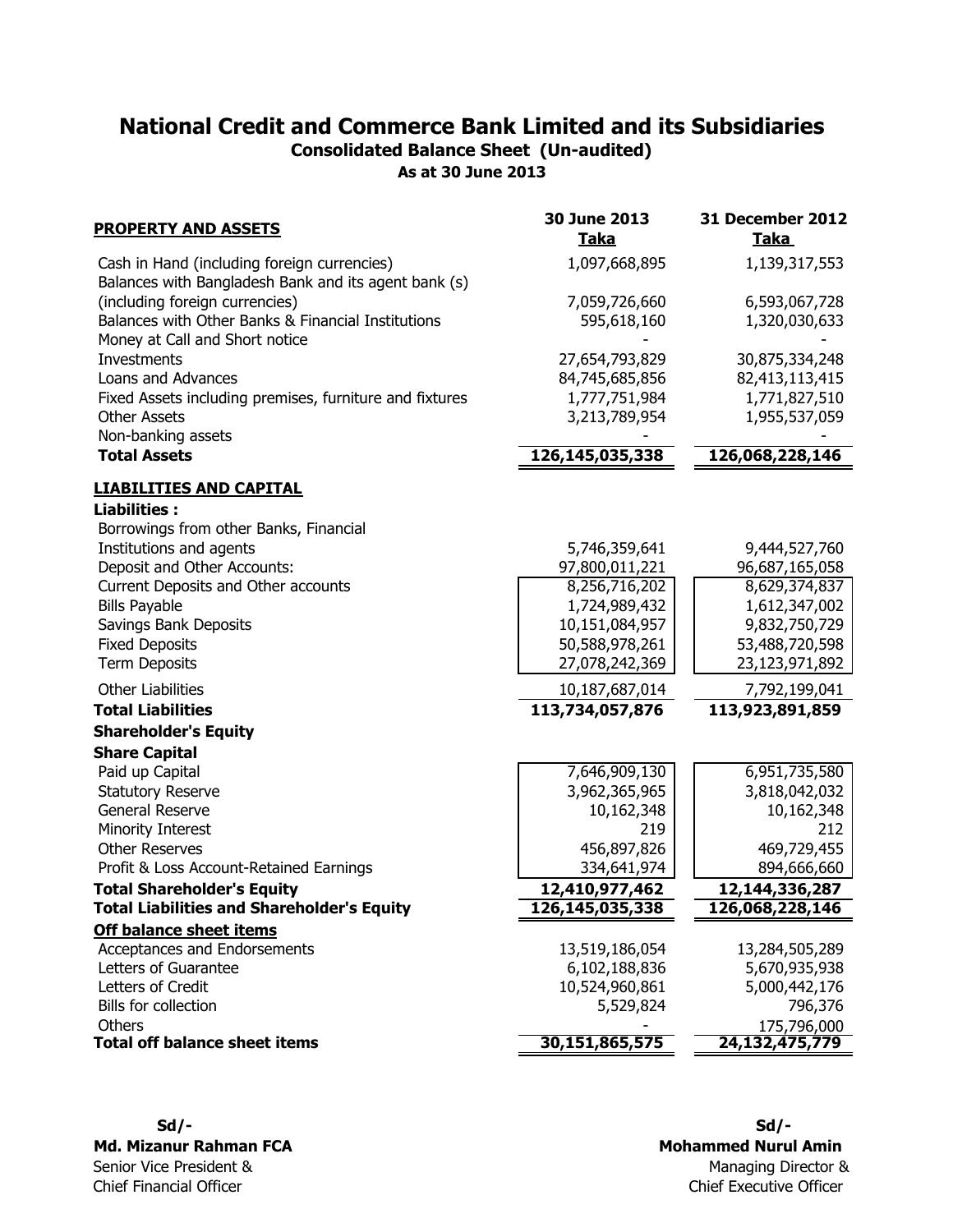### National Credit and Commerce Bank Limited Balance Sheet (Un-audited)

As at 30 June 2013

| <b>PROPERTY AND ASSETS</b>                                                                          | 30 June 2013<br>Taka | 31 December 2012<br>Taka |
|-----------------------------------------------------------------------------------------------------|----------------------|--------------------------|
| Cash in Hand (including foreign currencies)<br>Balances with Bangladesh Bank and its agent bank (s) | 1,097,661,642        | 1,139,317,553            |
| (including foreign currencies)                                                                      | 7,059,726,660        | 6,593,067,728            |
| Balances with Other Banks & Financial Institutions<br>Money at Call and Short notice                | 591,170,522          | 1,316,317,832            |
| <b>Investments</b>                                                                                  | 27,630,204,784       | 30,851,738,163           |
| Loans and Advances                                                                                  | 82,079,416,259       | 79,948,220,174           |
| Fixed Assets including premises, furniture and fixtures                                             | 1,751,541,560        | 1,743,585,434            |
| <b>Other Assets</b>                                                                                 | 5,455,515,004        | 4,249,255,937            |
| Non-banking assets                                                                                  |                      |                          |
| <b>Total Assets</b>                                                                                 | 125,665,236,431      | 125,841,502,821          |
| <b>LIABILITIES AND CAPITAL</b>                                                                      |                      |                          |
| <b>Liabilities:</b>                                                                                 |                      |                          |
| Borrowings from other Banks, Financial                                                              |                      |                          |
| Institutions and agents                                                                             | 5,746,359,641        | 9,444,527,760            |
| Deposit and Other Accounts:                                                                         | 98,043,321,001       | 96,918,222,155           |
| Current Deposits and Other accounts                                                                 | 8,229,480,737        | 8,603,924,747            |
| <b>Bills Payable</b>                                                                                | 1,724,989,432        | 1,612,347,002            |
| Savings Bank Deposits                                                                               | 10,151,084,957       | 9,832,750,729            |
| <b>Fixed Deposits</b>                                                                               | 50,859,523,506       | 53,745,227,785           |
| <b>Term Deposits</b>                                                                                | 27,078,242,369       | 23,123,971,892           |
| <b>Other Liabilities</b>                                                                            | 9,549,774,822        | 7,342,935,755            |
| <b>Total Liabilities</b>                                                                            | 113,339,455,464      | 113,705,685,670          |
| <b>Shareholder's Equity</b>                                                                         |                      |                          |
| <b>Share Capital</b>                                                                                |                      |                          |
| Paid up Capital                                                                                     | 7,646,909,130        | 6,951,735,580            |
| <b>Statutory Reserve</b>                                                                            | 3,962,365,965        | 3,818,042,032            |
| General Reserve                                                                                     | 10,162,348           | 10,162,348               |
| <b>Other Reserves</b>                                                                               | 456,897,826          | 469,729,455              |
| Profit & Loss Account-Retained Earnings                                                             | 249,445,698          | 886,147,736              |
| <b>Total Shareholder's Equity</b>                                                                   | 12,325,780,967       | 12,135,817,151           |
| <b>Total Liabilities and Shareholder's Equity</b>                                                   | 125,665,236,431      | 125,841,502,821          |
| <b>Off balance sheet items</b>                                                                      |                      |                          |
| Acceptances and Endorsements                                                                        | 13,519,186,054       | 13,284,505,289           |
| Letters of Guarantee                                                                                | 6,102,188,836        | 5,670,935,938            |
| Letters of Credit                                                                                   | 10,524,960,861       | 5,000,442,176            |
| Bills for collection                                                                                | 5,529,824            | 796,376                  |
| <b>Others</b>                                                                                       |                      | 175,796,000              |
| <b>Total off balance sheet items</b>                                                                | 30,151,865,575       | 24,132,475,779           |

#### Md. Mizanur Rahman FCA Senior Vice President & Chief Financial Officer

 Sd/- Sd/- Chief Executive Officer Managing Director & Mohammed Nurul Amin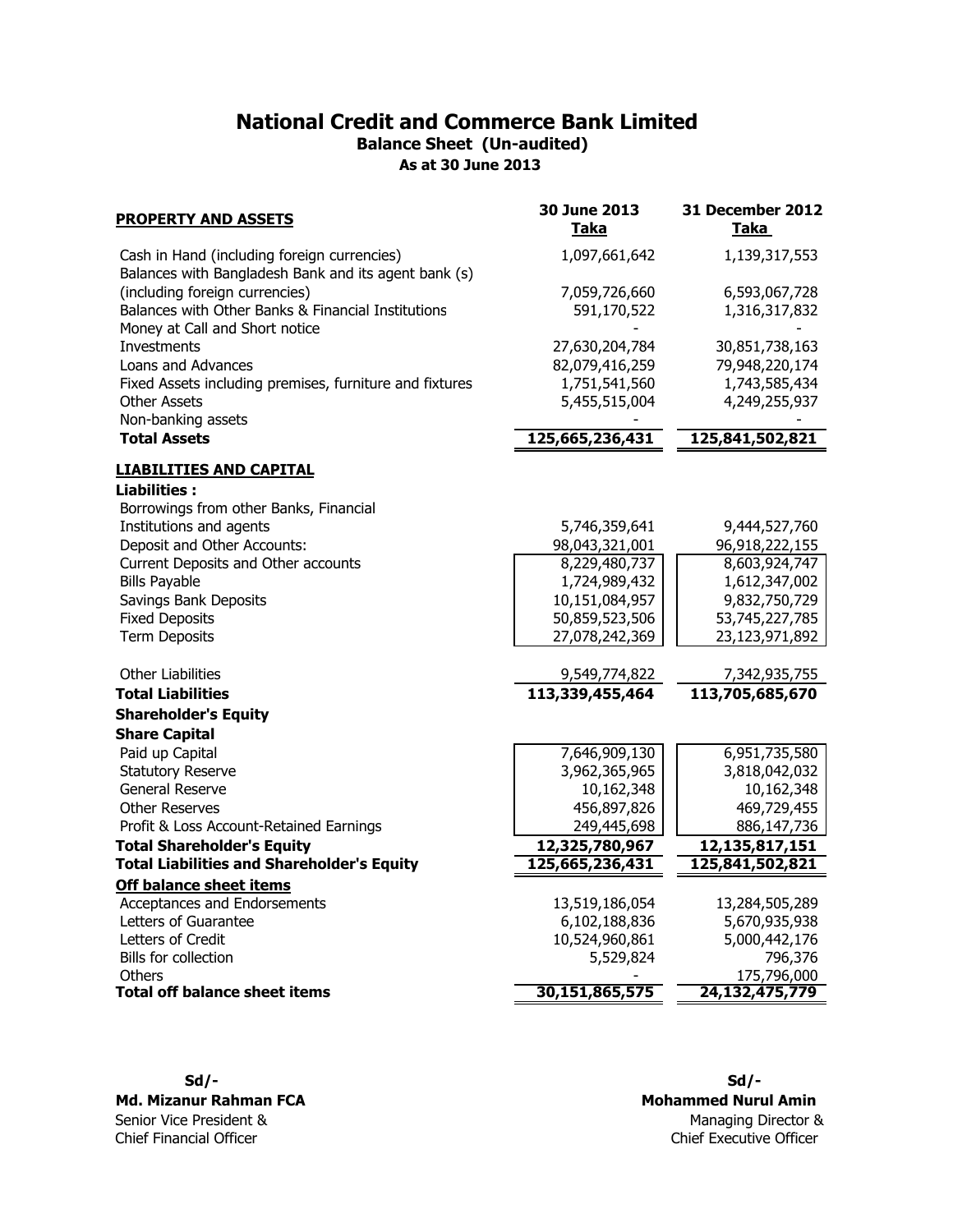### National Credit and Commerce Bank Limited and its Subsidiaries

Consolidated Profit and Loss Account (Un-audited) For the half-year/quarter ended 30 June 2013

January 01 to June 30, 2013 January 01 to June 30, 2012 April 01 to June 30, 2013 April 01 to June 30, 2012 <u>Taka Taka Taka Taka</u> T<u>aka</u> Interest income 6,214,669,499 5,852,141,537 3,113,705,667 3,024,769,429 Less: Interest paid on deposits and borrowings  $\frac{5,362,823,457}{\textbf{851},846,042} - \frac{4,624,490,484}{\textbf{1},227,651,053} - \frac{2,665,897,827}{\textbf{447},807,840} - \frac{2,386,114,749}{\textbf{638},654,680}$ Net interest income **851,846,042** 1,227,651,053 447,807,840 638,654,680 Income from investments 1,368,643,198 1,245,358,708 724,721,653 616,730,154 Commission, exchange and brokerage 499,061,885 489,819,218 282,319,487 277,577,745 Other operating income 180,845,099 147,901,670 125,461,288 103,753,155 Total operating income 2,900,396,224 3,110,730,649 1,580,310,268 1,636,715,734 Salary and allowances and the state of the state of the state of the state of the state of the state of the state of the state of the state of the state of the state of the state of the state of the state of the state of t Rent, taxes, insurance, electricity etc. 124,534,805 96,478,278 65,557,391 50,789,196 Legal expenses 4,425,502 4,231,818 2,340,613 2,434,952 Postage, stamp, telecommunication etc. 13,660,020 13,605,969 6,466,700 6,661,383 Stationery, printing, advertisement etc. 44,238,329 38,186,290 21,239,567 19,159,595 Managing Director's salary and allowances 4,540,000 3,540,000 1,770,000 1,770,000 Director's fees 615,000 1,285,000 390,000 730,000 Audit fees - - - - Depreciation and Repairs of Bank's assets 155,647,225 152,601,115 80,026,261 85,813,787 Other expenses 145,284,772 171,163,481 77,509,856 97,303,708 Total operating expense <br>Profit before provisions <br> $\frac{1,184,005,360}{1,716,390,864}$   $\frac{1,067,431,668}{2,043,298,981}$   $\frac{636,193,257}{944,117,011}$   $\frac{602,622,060}{1,034,093,674}$ Profit before provisions **1,716,390,864** 2,043,298,981 944,117,011 1,034,093,674 Provision for loans and advances 787,049,651 731,283,232 528,038,931 387,845,940 Specific provision **841,059,054** 667,845,232 637,306,931 8313,286,940 General provision 63,438,000 (109,268,000) 74,559,000 (54,009,403) Provision for Off-balance sheet exposures 61,344,675 29,171,000 10,863,469 20,412,000 Provision for Investment Fluctuation in Shares 12,742,891 82,090,918 (136,935,301) 44,785,106 Provision for Other Assets 10,950,207 1,009,485 10,950,207 66,001 Total provisions 872,087,424 843,554,635 412,917,306 453,109,047 Profit before tax 844,303,440 1,199,744,346 531,199,705 580,984,627 Provision for tax **564,830,636** 592,436,415 353,888,446 255,479,875 Current period **618,064,929** | 618,064,929 | 637,990,141 | 618,064,929 | 637,047,951 | 279,196,979 Deferred Tax (25,628,514) 26,840,495 26,840,495 (23,717,104) Profit after tax 279,472,804 607,307,931 177,311,259 325,504,752 Attributable to: Shareholders of the Bank 279,472,797 607,307,923 177,311,259 325,504,748 Minority Interest  $\begin{array}{ccc} 4 & 2 & 4 \end{array}$ Add: Profit brought forward from last period 199,493,110 291,803,421 199,493,110 291,803,421 Total profit available for distribution **478,965,907** 899,111,344 376,804,369 617,308,169 Appropriation Statutory Reserve 191,004,911 191,796,527 | 144,323,933 | 191,796,527 | 93,115,902 | 91,004,911 191,796,527 144,323,933 93,115,902 91,004,911 Surplus in Profit & Loss Account 334,641,974 707,314,817 283,688,467 526,303,258 Earning per share (EPS)  $\overline{0.37}$   $\overline{0.87}$   $\overline{0.87}$   $\overline{0.23}$   $\overline{0.47}$ Restated Earning per Share **0.43** 0.43 and 0.79 0.43 and 0.79 and 0.43 and 0.43 and 0.43 and 0.43 and 0.43 and 0.43 Income and Expenditure Half-year ended Quarter ended

 $Sd/-$ Md. Mizanur Rahman FCA Senior Vice President & Chief Financial Officer Chief Executive Officer

Mohammed Nurul Amin Managing Director &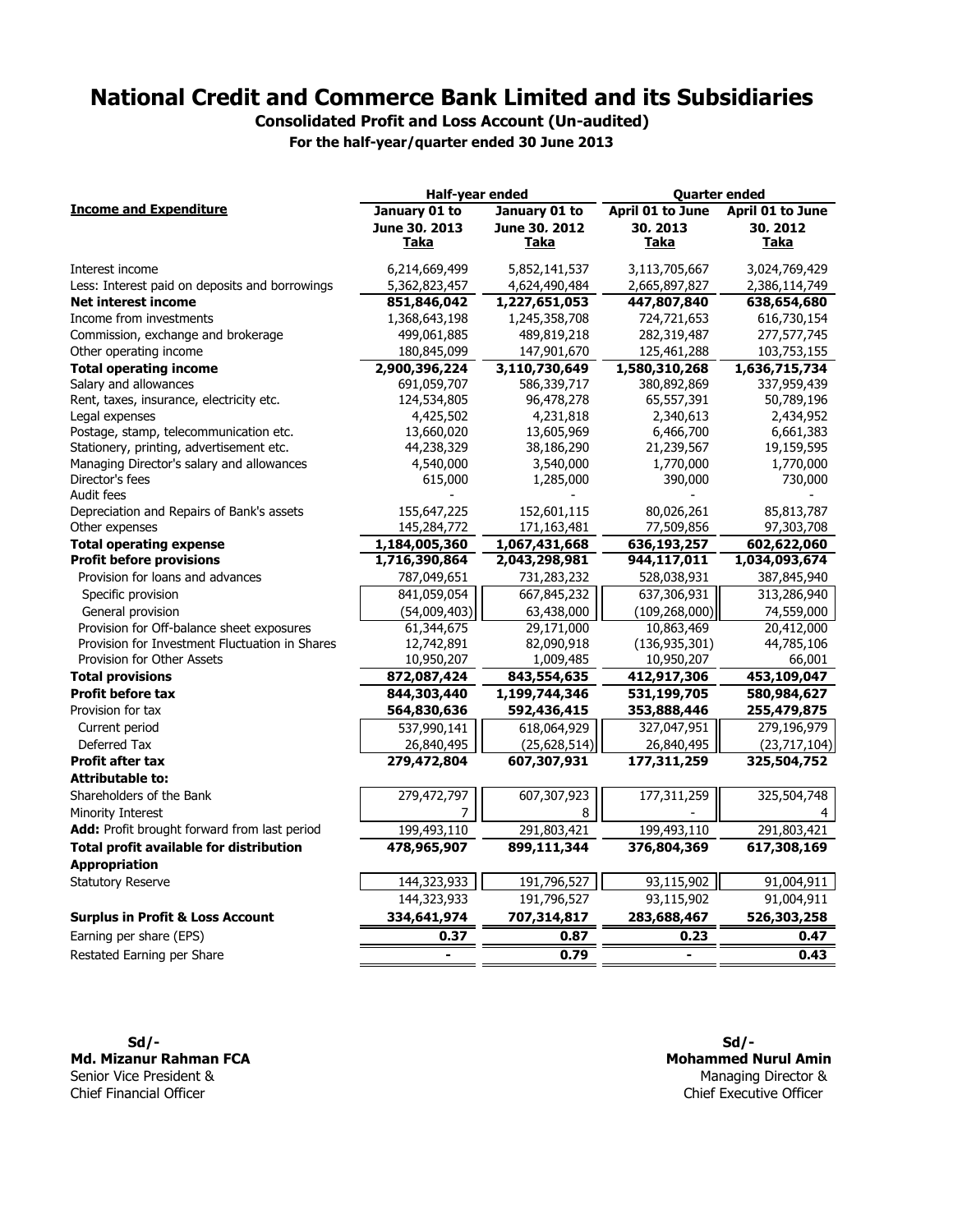Profit and Loss Account (Un-audited)

For the half-year/quarter ended 30 June 2013

|                                                | Half-year ended                                  |                 | <b>Quarter ended</b> |                  |  |  |
|------------------------------------------------|--------------------------------------------------|-----------------|----------------------|------------------|--|--|
| <b>Income and Expenditure</b>                  | 01 January 2013 01 January 2012 01 April 2013 to |                 |                      | 01 April 2012 to |  |  |
|                                                | to 30 June 2013                                  | to 30 June 2012 | 30 June 2013         | 30 June 2012     |  |  |
|                                                | Taka                                             | Taka            | Taka                 | Taka             |  |  |
| Interest income                                | 5,972,895,564                                    | 5,642,859,978   | 2,991,049,570        | 2,915,384,210    |  |  |
| Less: Interest paid on deposits and borrowings | 5,229,212,922                                    | 4,624,490,484   | 2,598,873,829        | 2,386,114,749    |  |  |
| <b>Net interest income</b>                     | 743,682,642                                      | 1,018,369,494   | 392,175,741          | 529,269,461      |  |  |
| Income from investments                        | 1,368,643,198                                    | 1,245,358,708   | 724,721,653          | 616,730,154      |  |  |
| Commission, exchange and brokerage             | 458,709,716                                      | 421,406,015     | 257,805,444          | 238,858,328      |  |  |
| Other operating income                         | 177,951,819                                      | 147,453,072     | 125,369,788          | 103,614,004      |  |  |
| <b>Total operating income</b>                  | 2,748,987,375                                    | 2,832,587,289   | 1,500,072,626        | 1,488,471,947    |  |  |
| Salary and allowances                          | 678,645,392                                      | 569,183,791     | 374,948,374          | 327,182,489      |  |  |
| Rent, taxes, insurance, electricity etc.       | 117,253,011                                      | 90,641,929      | 61,766,372           | 47,443,224       |  |  |
| Legal expenses                                 | 4,425,502                                        | 4,231,818       | 2,340,613            | 2,434,952        |  |  |
| Postage, stamp, telecommunication etc.         | 13,435,419                                       | 13,373,726      | 6,329,806            | 6,530,995        |  |  |
| Stationery, printing, advertisement etc.       | 44,075,258                                       | 37,650,649      | 21,146,759           | 18,992,606       |  |  |
| Managing Director's salary and allowances      | 4,540,000                                        | 3,540,000       | 1,770,000            | 1,770,000        |  |  |
| Director's fees                                | 615,000                                          | 1,285,000       | 390,000              | 730,000          |  |  |
| Audit fees                                     |                                                  |                 |                      |                  |  |  |
| Depreciation and Repairs of Bank's assets      | 150,891,256                                      | 146,102,901     | 77,696,536           | 82,153,034       |  |  |
| Other expenses                                 | 141,399,449                                      | 164,040,205     | 75,187,351           | 93,101,043       |  |  |
| <b>Total operating expense</b>                 | 1,155,280,287                                    | 1,030,050,019   | 621,575,811          | 580,338,343      |  |  |
| <b>Profit before provisions</b>                | 1,593,707,088                                    | 1,802,537,270   | 878,496,815          | 908,133,604      |  |  |
| Provision for loans and advances               | 787,049,651                                      | 731,283,232     | 528,038,931          | 387,845,940      |  |  |
| Specific provision                             | 841,059,054                                      | 667,845,232     | 637,306,931          | 313,286,940      |  |  |
| General provision                              | (54,009,403)                                     | 63,438,000      | (109, 268, 000)      | 74,559,000       |  |  |
| Provision for Off-balance sheet exposures      | 61,344,675                                       | 29,171,000      | 10,863,469           | 20,412,000       |  |  |
| Provision for Investment Fluctuation in Shares | 12,742,891                                       | 82,090,918      | (136, 935, 301)      | 44,785,106       |  |  |
| Provision for Other Assets                     | 10,950,207                                       | 1,009,485       | 10,950,207           | 66,001           |  |  |
| <b>Total provisions</b>                        | 872,087,424                                      | 843,554,635     | 412,917,306          | 453,109,047      |  |  |
| <b>Profit before tax</b>                       | 721,619,664                                      | 958,982,635     | 465,579,509          | 455,024,557      |  |  |
| Provision for tax                              | 518,824,219                                      | 502,150,774     | 329,281,616          | 208, 244, 849    |  |  |
| Current period                                 | 491,983,724                                      | 527,779,288     | 302,441,121          | 231,961,953      |  |  |
| Deferred Tax                                   | 26,840,495                                       | (25, 628, 514)  | 26,840,495           | (23, 717, 104)   |  |  |
| <b>Profit after tax</b>                        | 202,795,445                                      | 456,831,861     | 136,297,893          | 246,779,708      |  |  |
| Add: Profit brought forward from last period   | 190,974,186                                      | 253,786,293     | 190,974,186          | 253,786,293      |  |  |
| Total profit available for distribution        | 393,769,631                                      | 710,618,154     | 327,272,079          | 500,566,001      |  |  |
| <b>Appropriation</b>                           |                                                  |                 |                      |                  |  |  |
| <b>Statutory Reserve</b>                       | 144,323,933                                      | 191,796,527     | 93,115,902           | 91,004,911       |  |  |
|                                                | 144,323,933                                      | 191,796,527     | 93,115,902           | 91,004,911       |  |  |
| <b>Surplus in Profit &amp; Loss Account</b>    | 249,445,698                                      | 518,821,627     | 234,156,177          | 409,561,090      |  |  |
| Earning per share (EPS)                        | 0.27                                             | 0.66            | 0.18                 | 0.35             |  |  |
| Restated Earning per Share                     | $\qquad \qquad \blacksquare$                     | 0.60            |                      | 0.32             |  |  |

 Sd/- Sd/- Md. Mizanur Rahman FCA Senior Vice President &<br>Chief Financial Officer

Chief Executive Officer Mohammed Nurul Amin Managing Director &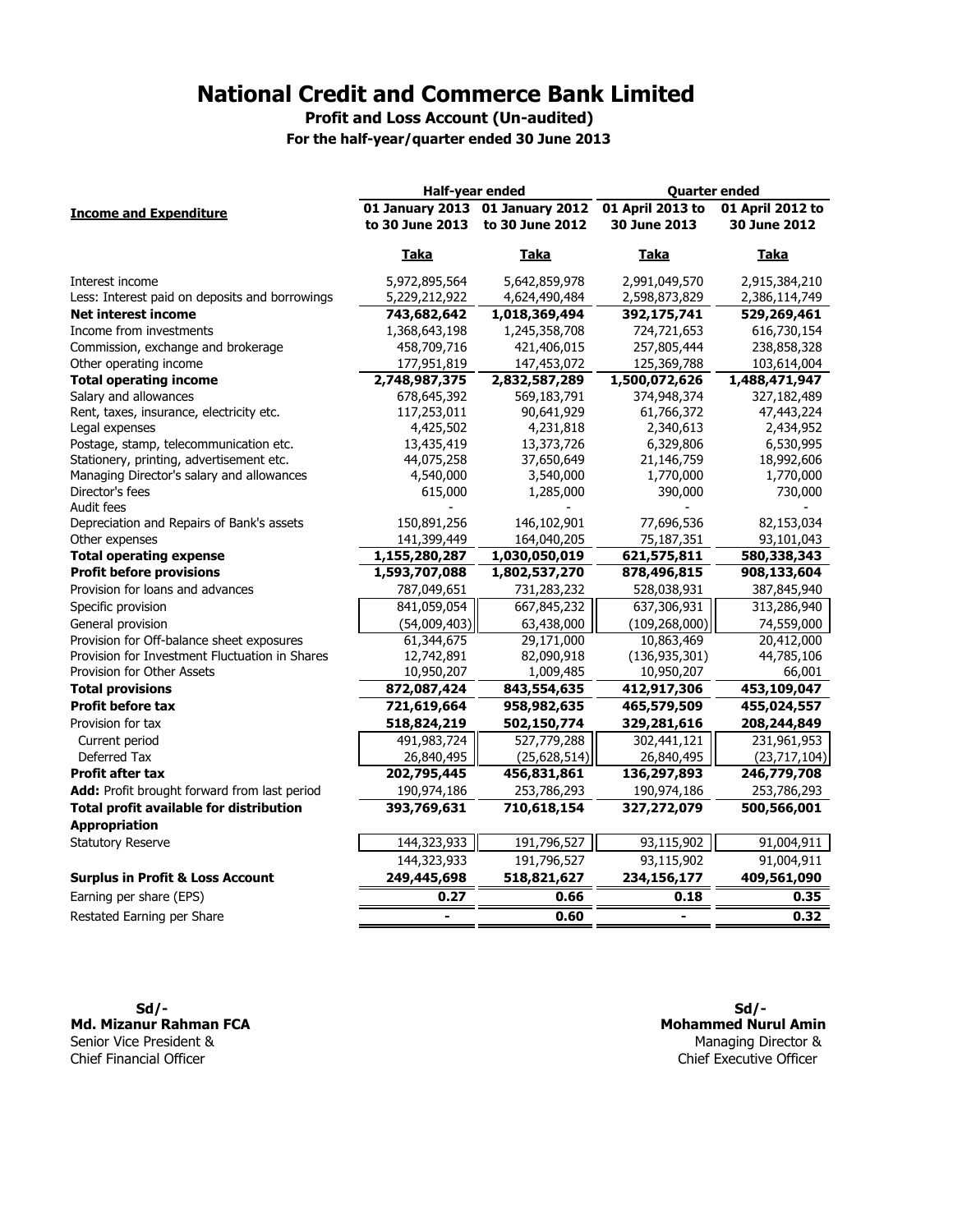## National Credit and Commerce Bank Limited and its Subsidiaries

Consolidated Cash Flow Statement (Un-audited)

For the half-year ended 30 June 2013

|                                                                                          | <b>01 January 2013</b>         | <b>01 January 2012</b>         |
|------------------------------------------------------------------------------------------|--------------------------------|--------------------------------|
| <b>Particulars</b>                                                                       | to 30 June 2013<br><u>Taka</u> | to 30 June 2012<br><u>Taka</u> |
| A) Cash flows from operating activities                                                  |                                |                                |
| Interest received in cash                                                                | 7,113,032,649                  | 7,115,291,899                  |
| Interest paid by cash                                                                    | (4,598,309,129)                | (4,251,669,008)                |
| Dividend received                                                                        | 14,782,149                     | 6,416,265                      |
| Fees and Commission received in cash                                                     | 359,499,781                    | 327,085,170                    |
| Recoveries of loans previously written off                                               | 9,442,338                      | 3,105,563                      |
| Cash paid to employees                                                                   | (695, 599, 707)                | (589, 879, 717)                |
| Cash paid to suppliers                                                                   | (163, 412, 999)                | (122, 856, 096)                |
| Income tax paid                                                                          | (868, 711, 984)                | (946, 825, 294)                |
| Received from other operating activities                                                 | 706,941,139                    | 305,455,692                    |
| Paid for other operating activities                                                      | (245,422,372)                  | (284, 883, 696)                |
| Operating profit before changes in operating<br>assets and liabilities                   | 1,632,241,865                  | 1,561,240,778                  |
| Increase/(Decrease) in Operating assets and Liabilities                                  |                                |                                |
| Purchase-sale of trading securities                                                      | 3,236,681,668                  | 762,885,655                    |
| Loans and Advances to other Banks                                                        |                                |                                |
| Loans and Advances to customers (other than Banks)                                       | (2,332,572,441)                | (6,395,313,531)                |
| Other assets                                                                             | (332, 864, 957)                | 688,528,518                    |
| Deposit from other Banks/Borrowings                                                      | (2,607,251,250)                | 3,192,708,073                  |
| Deposits from customers (other than Banks)                                               | 112,846,163                    | 2,217,306,631                  |
| Other liabilities account of customers                                                   | (191, 412, 835)                | (1, 414, 634, 565)             |
| Other liabilities                                                                        | 368,248,655                    | 228,599,183                    |
| Net cash received from operating activities                                              | (114,083,132)                  | 841,320,742                    |
| <b>B) Cash flows from investing activities</b>                                           |                                |                                |
| Proceeds from sale of securities                                                         | 108,635,248                    | 131,661,769                    |
| Payment for purchase of securities                                                       | (125, 675, 279)                | (217, 219, 593)                |
| Purchase of property, plant & equipments                                                 | (79, 471, 073)                 | (119, 677, 015)                |
| Sales proceeds of Fixed assets                                                           | 1,665,006                      | 360,493                        |
| Net cash used in investing activities                                                    | (94, 846, 098)                 | (204, 874, 346)                |
| C) Cash flows from financing activities                                                  |                                |                                |
| Received from issue of loan capital and debt securities                                  | (90, 916, 869)                 | (81, 454, 375)                 |
| Payment for Redemption of loan capital and debt securities.                              |                                | (594, 165, 435)                |
| Cash Dividend paid<br>Net cash received from financing activities                        | (90, 916, 869)                 | (675, 619, 810)                |
|                                                                                          |                                |                                |
| D) Net increase/(decrease) in cash $(A+B+C)$<br>Effects of exchange rate changes on cash | (299, 846, 099)                | (39, 173, 414)                 |
| and cash-equivalents<br>E) Opening cash and cash-equivalents                             | 9,037,722,218                  | 6,889,533,564                  |
| F) Closing cash and cash-equivalents $(D+E)$                                             | 8,737,876,119                  | 6,850,360,150                  |
|                                                                                          |                                |                                |

Chief Executive Officer Managing Director & Mohammed Nurul Amin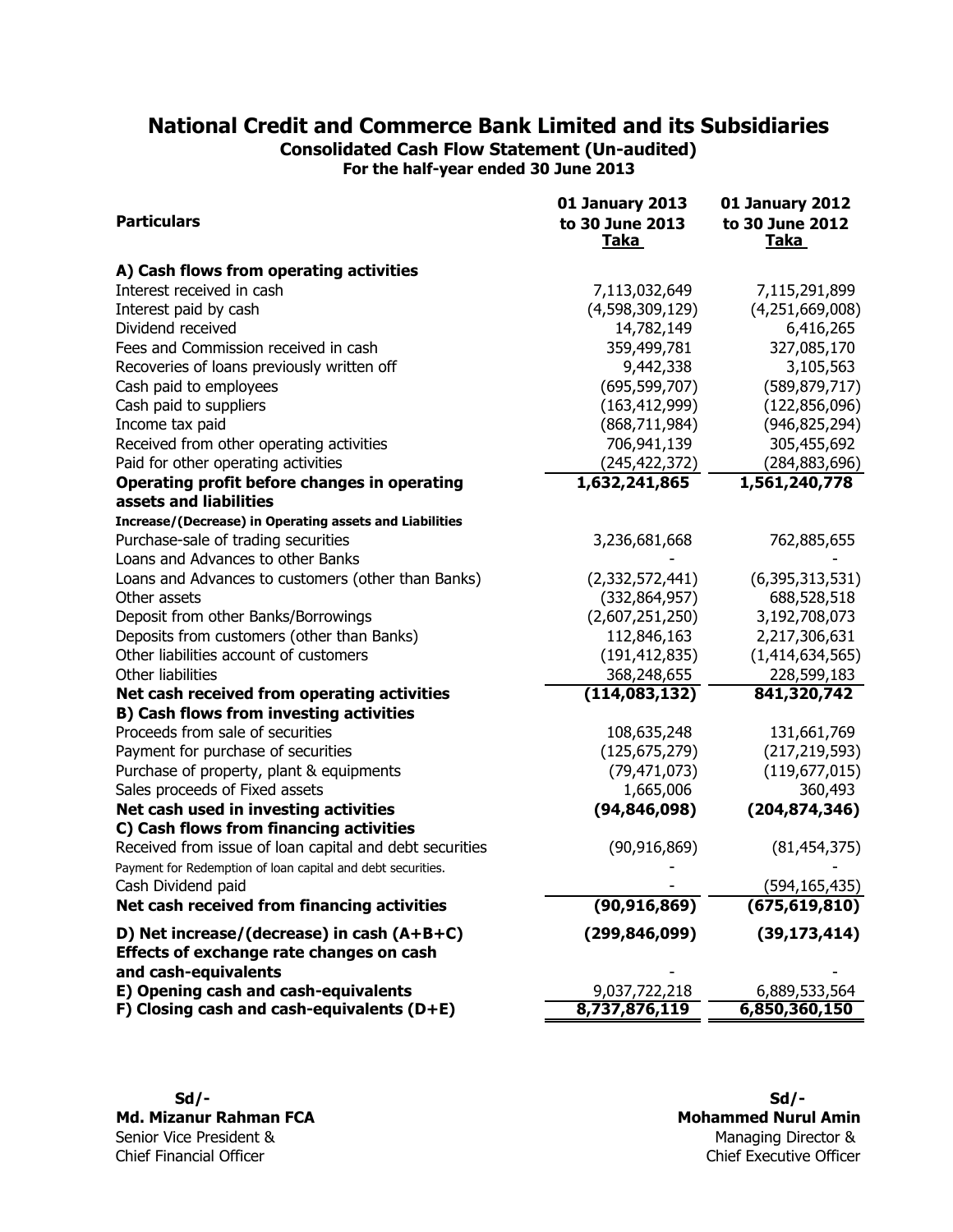Cash Flow Statement (Un-audited) For the half-year ended 30 June 2013

|                                                                                                | 01 January 2013                | <b>01 January 2012</b>         |  |  |
|------------------------------------------------------------------------------------------------|--------------------------------|--------------------------------|--|--|
| <b>Particulars</b>                                                                             | to 30 June 2013<br><b>Taka</b> | to 30 June 2012<br><b>Taka</b> |  |  |
| A) Cash flows from operating activities                                                        |                                |                                |  |  |
| Interest received in cash                                                                      | 6,775,776,448                  | 6,906,010,340                  |  |  |
| Interest paid by cash                                                                          | (4,464,698,594)                | (4,251,669,008)                |  |  |
| Dividend received                                                                              | 14,782,149                     | 6,416,265                      |  |  |
| Fees and Commission received in cash                                                           | 319,147,612                    | 258,671,967                    |  |  |
| Recoveries of loans previously written off                                                     | 9,442,338                      | 3,105,563                      |  |  |
| Cash paid to employees                                                                         | (683, 185, 392)                | (572, 723, 791)                |  |  |
| Cash paid to suppliers                                                                         | (162, 734, 447)                | (122, 856, 096)                |  |  |
| Income tax paid                                                                                | (836, 656, 376)                | (903,095,955)                  |  |  |
| Received from other operating activities                                                       | 704,047,859                    | 305,007,094                    |  |  |
| Paid for other operating activities                                                            | (231, 861, 818)                | (265, 983, 698)                |  |  |
| Operating profit before changes in operating                                                   | 1,444,059,779                  | 1,362,882,681                  |  |  |
| assets and liabilities                                                                         |                                |                                |  |  |
| Increase/(Decrease) in Operating assets and Liabilities<br>Purchase-sale of trading securities | 3,236,681,668                  | 762,885,655                    |  |  |
| Loans and Advances to other Banks                                                              |                                |                                |  |  |
| Loans and Advances to customers (other than Banks)                                             | (2, 131, 196, 085)             | (4,501,442,630)                |  |  |
| Other assets                                                                                   | (217, 444, 472)                | (1,099,519,309)                |  |  |
| Deposit from other Banks/Borrowings                                                            | (2,607,251,250)                | 3,192,708,073                  |  |  |
| Deposits from customers (other than Banks)                                                     | 125,098,846                    | 2,216,419,341                  |  |  |
| Other liabilities account of customers                                                         | (185, 591, 510)                | (1,322,871,378)                |  |  |
| Other liabilities                                                                              | 219,784,841                    | 228,599,183                    |  |  |
| Net cash received from operating activities                                                    | (115, 858, 183)                | 839,661,616                    |  |  |
| <b>B) Cash flows from investing activities</b>                                                 |                                |                                |  |  |
| Proceeds from sale of securities                                                               | 109,628,208                    | 131,661,769                    |  |  |
| Payment for purchase of securities                                                             | (125, 675, 279)                | (217, 219, 593)                |  |  |
| Purchase of property, plant & equipments                                                       | (79, 431, 073)                 | (119,005,519)                  |  |  |
| Sales proceeds of Fixed assets                                                                 | 1,665,006                      | 312,433                        |  |  |
| Net cash used in investing activities                                                          | (93, 813, 138)                 | (204, 250, 910)                |  |  |
| C) Cash flows from financing activities                                                        |                                |                                |  |  |
| Received from issue of loan capital and debt securities                                        | (90, 916, 869)                 | (81, 454, 375)                 |  |  |
| Cash Dividend paid                                                                             |                                | (594, 165, 435)                |  |  |
| Net cash received from financing activities                                                    | (90, 916, 869)                 | (675, 619, 810)                |  |  |
| D) Net increase/(decrease) in cash (A+B+C)                                                     | (300, 588, 190)                | (40, 209, 104)                 |  |  |
| Effects of exchange rate changes on cash                                                       |                                |                                |  |  |
| and cash-equivalents                                                                           |                                |                                |  |  |
| E) Opening cash and cash-equivalents<br>F) Closing cash and cash-equivalents $(D+E)$           | 9,034,009,417<br>8,733,421,227 | 6,888,591,512<br>6,848,382,408 |  |  |
|                                                                                                |                                |                                |  |  |

 Sd/- Sd/- Md. Mizanur Rahman FCA Senior Vice President & Chief Financial Officer Chief Executive Officer

Managing Director & Mohammed Nurul Amin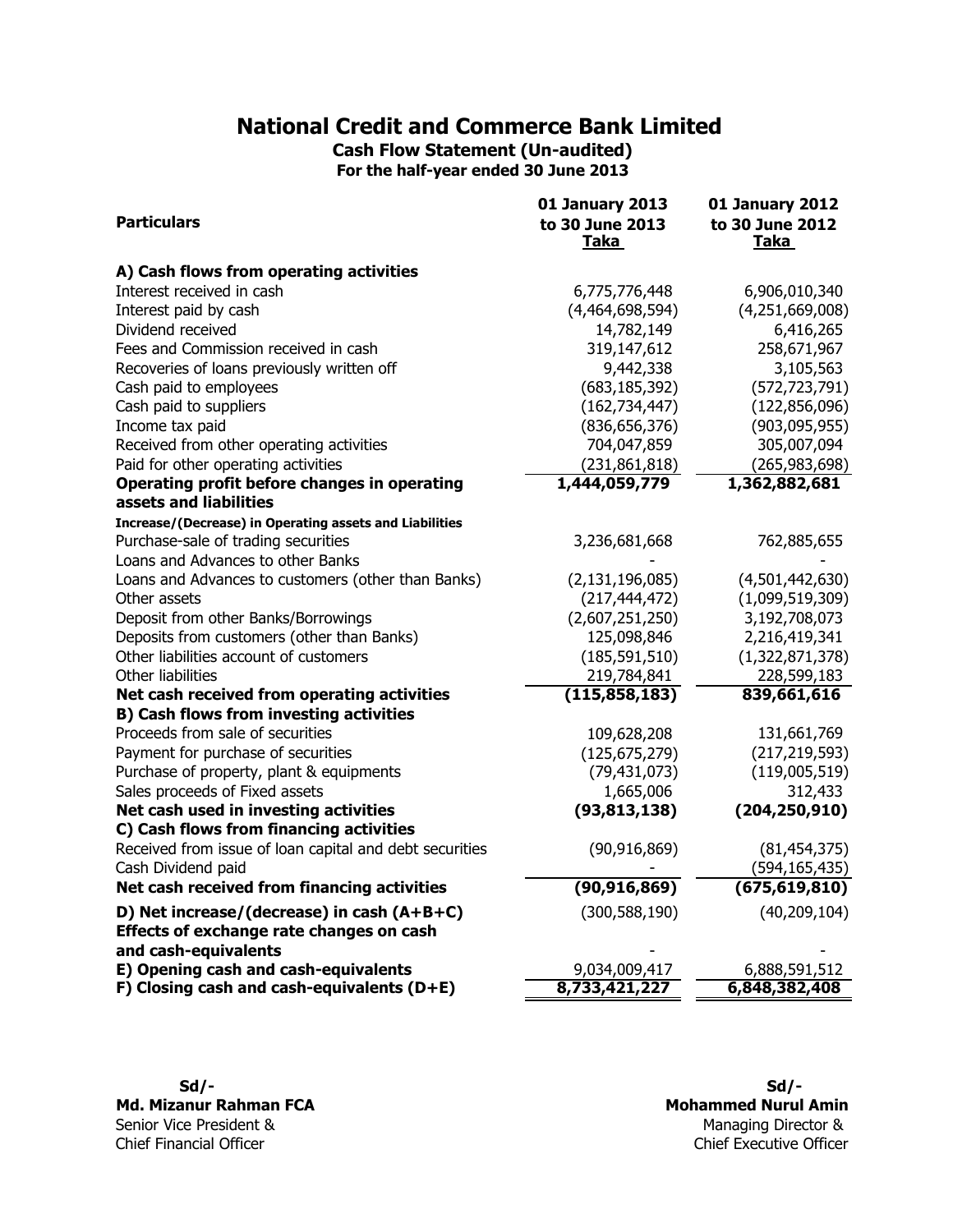### National Credit and Commerce Bank Limited and its Subsidiaries

Consolidated Statement of Changes in Equity

(Un-audited)

|                                                      | For the period from 01 January 2012 to 30 June 2012 |                                    |                                                                                             |                                    |                    |                                                                          |                 |
|------------------------------------------------------|-----------------------------------------------------|------------------------------------|---------------------------------------------------------------------------------------------|------------------------------------|--------------------|--------------------------------------------------------------------------|-----------------|
| <b>Particulars</b>                                   | Paid-up Capital                                     | <b>Statutory</b><br><b>Reserve</b> | <b>Other Reserve (Assets</b><br>& Govt.Securities<br><b>Revaluation Reserve)</b>            | <b>Minority</b><br><b>Interest</b> | General<br>reserve | <b>Profit and Loss</b><br>account-<br><b>Retained</b><br><b>Earnings</b> | <b>Total</b>    |
| <b>Balance at 1st January 2012</b>                   | 5,941,654,350                                       | 3,269,492,825                      | 504,453,078                                                                                 | 115                                | 10,162,348         | 1,896,050,086                                                            | 11,621,812,802  |
| Bonus Share transferred to Paid-up Capital           | 1,010,081,230                                       |                                    |                                                                                             |                                    |                    | (1,010,081,230)                                                          |                 |
| Cash Dividend Paid                                   |                                                     |                                    |                                                                                             |                                    |                    | (594, 165, 435)                                                          | (594, 165, 435) |
| Net profit for the period ended 30 June 2012         |                                                     |                                    |                                                                                             |                                    |                    | 607,307,923                                                              | 607,307,923     |
| Transfer to Statutory Reserve                        |                                                     | 191,796,527                        |                                                                                             |                                    |                    | (191, 796, 527)                                                          |                 |
| Minority Interest                                    |                                                     |                                    |                                                                                             | 8                                  |                    |                                                                          | 8               |
| Surplus/(deficit) on account of revaluation of Govt. |                                                     |                                    |                                                                                             |                                    |                    |                                                                          |                 |
| Securities (Treasury Bills/Bonds) HTM & HFT          |                                                     |                                    |                                                                                             |                                    |                    |                                                                          |                 |
| adjusted during the period                           |                                                     |                                    | (223, 644, 350)                                                                             |                                    |                    |                                                                          | (223, 644, 350) |
| Balance at 30 June 2012                              | 6,951,735,580                                       | 3,461,289,352                      | 280,808,728                                                                                 | 123                                | 10,162,348         | 707,314,817                                                              | 11,411,310,948  |
|                                                      |                                                     |                                    | For the period from 01 January 2013 to 30 June 2013                                         |                                    |                    |                                                                          |                 |
| <b>Particulars</b>                                   | Paid-up Capital                                     | <b>Statutory Reserve</b>           | <b>Other Reserve (Assets &amp;</b><br><b>Govt.Securities</b><br><b>Revaluation Reserve)</b> | <b>Minority</b><br><b>Interest</b> | General<br>reserve | <b>Profit and Loss</b><br>account-Retained<br><b>Earnings</b>            | <b>Total</b>    |
| <b>Balance at 1st January 2013</b>                   | 6,951,735,580                                       | 3,818,042,032                      | 469,729,455                                                                                 | 212                                | 10,162,348         | 894,666,660                                                              | 12,144,336,287  |
| Bonus Share transferred to Paid-up Capital           | 695,173,550                                         |                                    |                                                                                             |                                    |                    | (695, 173, 550)                                                          |                 |
| Net profit for the period ended 30 June 2013         |                                                     |                                    |                                                                                             |                                    |                    | 279,472,797                                                              | 279,472,797     |
| Transfer to Statutory Reserve                        |                                                     | 144,323,933                        |                                                                                             |                                    |                    | (144, 323, 933)                                                          |                 |
| Minority Interest                                    |                                                     |                                    |                                                                                             |                                    |                    |                                                                          | $\overline{7}$  |
| Surplus/(deficit) on account of revaluation of Govt. |                                                     |                                    |                                                                                             |                                    |                    |                                                                          |                 |
| Securities (Treasury Bills/Bonds) HTM & HFT          |                                                     |                                    |                                                                                             |                                    |                    |                                                                          |                 |
| adjusted during the period                           |                                                     |                                    | (12,831,629)                                                                                |                                    |                    |                                                                          | (12,831,629)    |
| Balance at 30 June 2013                              | 7,646,909,130                                       | 3,962,365,965                      | 456,897,826                                                                                 | 219                                | 10,162,348         | 334,641,974                                                              | 12,410,977,462  |

 Sd/- Sd/-Md. Mizanur Rahman FCASenior Vice President &Chief Financial Officer Chief Financial Officer Chief Executive Officer

 Mohammed Nurul AminManaging Director &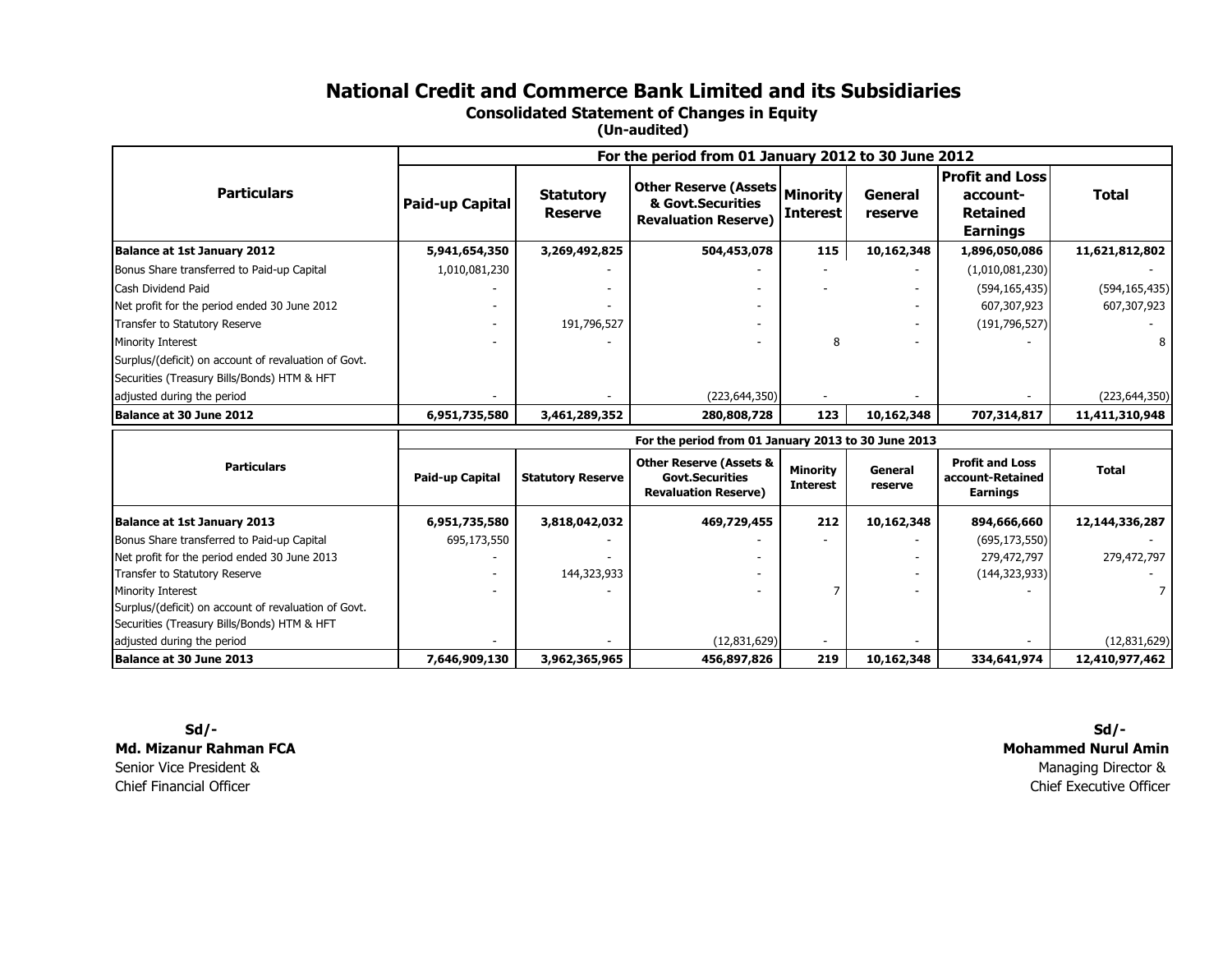Statement of Changes in Equity

(Un-audited)

|                                                      | For the period from 01 January 2012 to 30 June 2012 |                                    |                    |                                                                                               |                                                                          |                 |
|------------------------------------------------------|-----------------------------------------------------|------------------------------------|--------------------|-----------------------------------------------------------------------------------------------|--------------------------------------------------------------------------|-----------------|
| <b>Particulars</b>                                   | Paid-up Capital                                     | <b>Statutory</b><br><b>Reserve</b> | General<br>reserve | <b>Other Reserve</b><br>(Assets &<br><b>Govt.Securities</b><br><b>Revaluation</b><br>Reserve) | <b>Profit and Loss</b><br>account-<br><b>Retained</b><br><b>Earnings</b> | <b>Total</b>    |
| <b>Balance at 1st January 2012</b>                   | 5,941,654,350                                       | 3,269,492,825                      | 10,162,348         | 504,453,078                                                                                   | 1,858,032,958                                                            | 11,583,795,559  |
| Bonus Share transferred to Paid-up Capital           | 1,010,081,230                                       |                                    |                    |                                                                                               | (1,010,081,230)                                                          |                 |
| Cash Dividend Paid                                   |                                                     |                                    |                    |                                                                                               | (594, 165, 435)                                                          | (594, 165, 435) |
| Net profit for the period ended 30 June 2012         |                                                     |                                    |                    |                                                                                               | 456,831,861                                                              | 456,831,861     |
| Transfer to Statutory Reserve                        |                                                     | 191,796,527                        |                    |                                                                                               | (191, 796, 527)                                                          |                 |
| Surplus/(deficit) on account of revaluation of Govt. |                                                     |                                    |                    |                                                                                               |                                                                          |                 |
| Securities (Treasury Bills/Bonds) HTM & HFT          |                                                     |                                    |                    |                                                                                               |                                                                          |                 |
| adjusted during the period                           |                                                     |                                    |                    | (223, 644, 350)                                                                               |                                                                          | (223, 644, 350) |
| Balance at 30 June 2012                              | 6,951,735,580                                       | 3,461,289,352                      | 10,162,348         | 280,808,728                                                                                   | 518,821,627                                                              | 11,222,817,635  |
|                                                      |                                                     |                                    |                    |                                                                                               |                                                                          |                 |

|                                                      | For the period from 01 January 2013 to 30 June 2013 |                          |                        |                                                                                               |                                                        |                |
|------------------------------------------------------|-----------------------------------------------------|--------------------------|------------------------|-----------------------------------------------------------------------------------------------|--------------------------------------------------------|----------------|
| <b>Particulars</b>                                   | <b>Paid-up Capital</b>                              | <b>Statutory Reserve</b> | <b>General reserve</b> | <b>Other Reserve</b><br>(Assets &<br><b>Govt.Securities</b><br><b>Revaluation</b><br>Reserve) | <b>Profit and Loss</b><br>account-Retained<br>Earnings | <b>Total</b>   |
| <b>Balance at 1st January 2013</b>                   | 6,951,735,580                                       | 3,818,042,032            | 10,162,348             | 469,729,455                                                                                   | 886,147,736                                            | 12,135,817,151 |
| Bonus Share transferred to Paid-up Capital           | 695,173,550                                         |                          |                        |                                                                                               | (695, 173, 550)                                        |                |
| Net profit for the period ended 30 June 2013         |                                                     |                          |                        |                                                                                               | 202,795,445                                            | 202,795,445    |
| Transfer to Statutory Reserve                        |                                                     | 144,323,933              |                        |                                                                                               | (144, 323, 933)                                        |                |
| Surplus/(deficit) on account of revaluation of Govt. |                                                     |                          |                        |                                                                                               |                                                        |                |
| Securities (Treasury Bills/Bonds) HTM & HFT          |                                                     |                          |                        |                                                                                               |                                                        |                |
| adjusted during the period                           |                                                     |                          |                        | (12,831,629)                                                                                  |                                                        | (12,831,629)   |
| Balance at 30 June 2013                              | 7,646,909,130                                       | 3,962,365,965            | 10,162,348             | 456,897,826                                                                                   | 249,445,698                                            | 12,325,780,967 |

 Sd/- Md. Mizanur Rahman FCASenior Vice President &Chief Financial Officer

Managing Director & Chief Executive Officer Sd/-Mohammed Nurul Amin